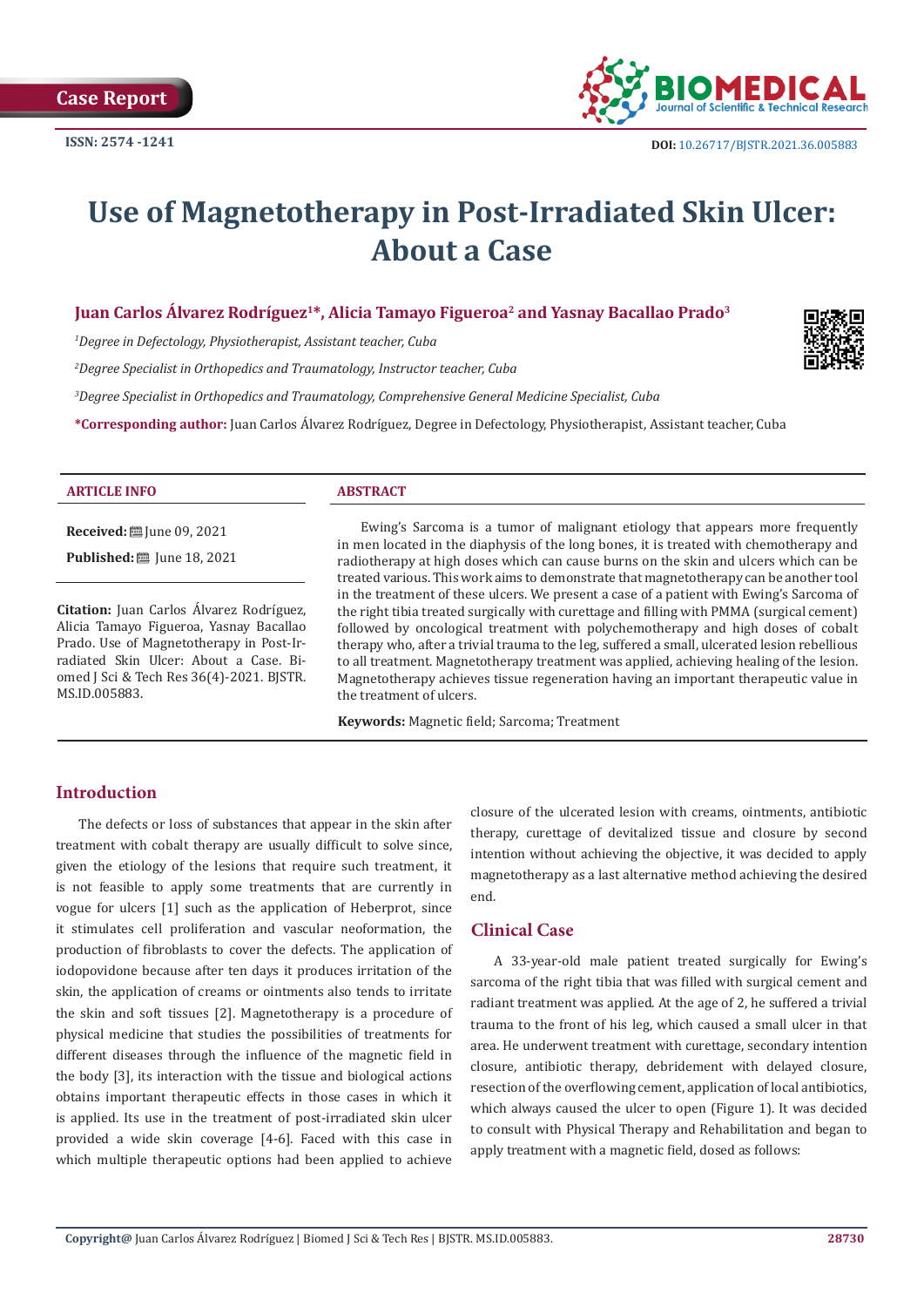

**Figure 1:** Ulcer on irradiated skin before treatment with magnetotherapy.

- a) Intensity: 50 gauss.
- b) Frequency: 23 Hz. 60%
- c) Impulse shape: Sinusoidal.
- d) Application time: 15 minutes for being local application.
- e) Applicator type: Round transducer.
- f) Treatment sessions: 15 daily sessions.

After the first 10 sessions, a healing with significant skin coverage was obtained. After 10 days of application, the area began to heal favorably (Figure 2), completing the treatment with this procedure, after which a satisfactory functional and aesthetic result was achieved.



**Figure 2:** Piel después de 10 sesiones de magnetoterapia.

### **Discussion**

The magnetic field is an isolated type of matter through which the relationship and reciprocal action between electric and mobile charges is carried out, which are manifested by forces of attraction and repulsion called Lorentz. All living beings that populate the planet are constantly subjected to this energy, since the earth generates them by behaving like a magnet, that is, we are living on a magnet. The magnetic field is established between a north pole and a south pole and its lines circulate from south to north. They are classified into natural (Planets: Sun, Earth, etc. Minerals: Magnetite, Siderite and others) and artificial (Magnetized metals: bars and horseshoes, horns and cylinders and Electromagnets: Local and regional). Its main therapeutic effects are anti-inflammatory, immune and tissue regenerating influence, the latter can be achieved at any depth level and not only limited to the skin. The healing of ulcers and wounds depends on agonist A2A Adenosine receptors, which with low frequency electromagnetic field treatments causes a significant increase in these receptors. Different effects can influence tissue regeneration through magnetotherapy, the induction of microcurrents and electromechanical stimulation, the opening of the circulation, the stimulation of the function of cellular elements in the sense of renewing all the damaged material as well as the stimulation of antioxidant systems.

Magnetotherapy treatment can last up to 30 sessions with even more encouraging results. We propose this regenerative therapeutic method that does not have adverse effects for this type of localized damage in irradiated skin that does not respond to surgical or drug treatment, achieving a prompt tissue repair with an optimal aesthetic and functional result. There are other procedures in Physical Therapy for wound and ulcer healing such as Ultra-high Frequency and laser therapy, but in both cases, these stimulate cell proliferation and new vessels, and considering that the case in question has as its underlying disease. In a malignant neoplasm, it is not feasible to apply a therapy that favors these processes, while Magnetotherapy bases its therapeutic efficacy on the processes of differentiation and cell regeneration.

## **Conflict of Interests**

The authors declare that there are no conflicts of interest.

#### **References**

- 1. Schajowikcz F (1982) Tumors and pseudo-tumoral lesions of bones and joints. Panamericana. Buenos Aires.
- 2. Terry Canale, S Campbell (2005) Orthopedic surgery. 9th (Edn,). Elsevier. Madrid.
- 3. Martín Cordero, Jorge E (2008) Therapeutic physical agents. Medical Sciences. Havana.
- 4. Gnatz Steve M (2014) Manual of Physical Medicine and Rehabilitation, 2nd (Edn). Mc Graw-Hill. Interamericana.
- 5. Michaelson SM (2014) Bioeffects of high frequency currents and electromagnetic radiation. In Lehmann JF. Therapeutic heat and cold. 4th (Edn,). Baltimore.
- 6. [Guy AW, Lehmann JF, Stonebridge JB \(2012\) Therapeutic applications of](https://ieeexplore.ieee.org/document/1451315) [electromagnetic power. Proc. IEEE 62\(1\): 55-75.](https://ieeexplore.ieee.org/document/1451315)